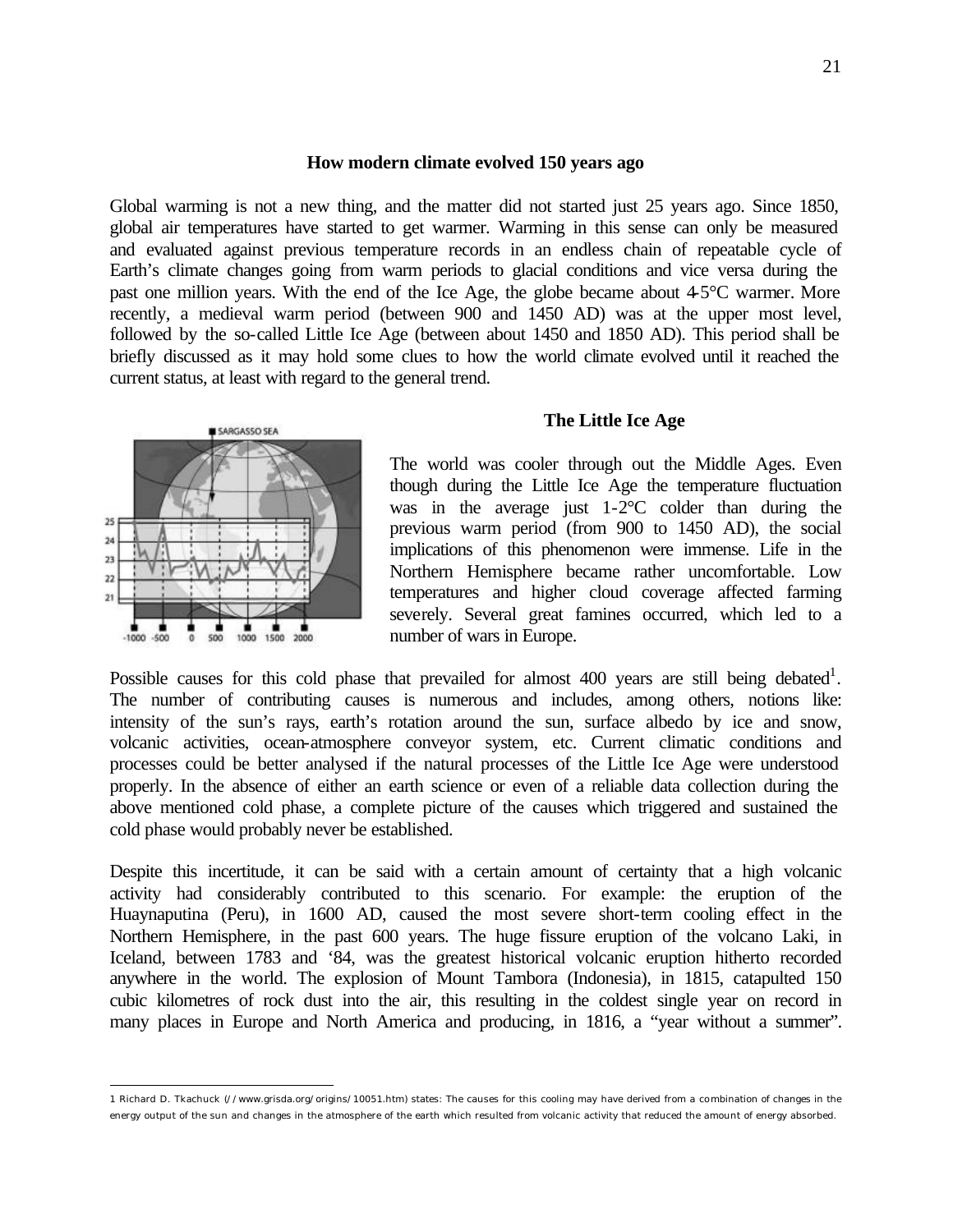The last big one, Krakatoa, in the Sunda Strait (Indonesia), erupted with tremendous force in 1883.

### **The Krakatoa volcano and science**

# (a) An event leading to climate change*? 2*

After a long row of severe volcanic eruptions during the Little Ice Age, the Krakatoa was the last major volcanic eruption in the world. As a result, the world got warmer. When Krakatoa erupted, on the 27th of August 1883, about 50 cubic kilometres of lava, mud and ashes reached heights of



more than 10,000 metres. It took about three months for the volcano 'dust' to have circled the whole global atmosphere from the South Pole to the North Pole.

During the following years, air circulation in the atmosphere was above normal and then sank to a bare minimum in 1888<sup>3</sup>. For more than three years, the solar radiation intensity was about 10 to 15 % lower than the normal level. The minimum value of 76% was reached in the late summer of  $1885<sup>4</sup>$ . The high drop of the radiation values during such a long period should have left significant marks in the weather records. But nothing serious happened. Neither did the Little

Ice Age return, nor did 'a summer without sun' happen again as it did in 1816. Does it really not matter if warming coming from the sun is partly blocked out? Did the laws of physics refuse to work in this case, or were the emerging community of meteorologists not able to grasp what was going on in those days?

Krakatoa, 27<sup>th</sup> August 1883

 $\overline{a}$ 

### **(b) Krakatoa raise the interest in meteorology as a science**

Eruption of Krakatoa was widely acknowledged with interest. The Deutsche Kaiser was so impressed that he ordered the establishment of a scientific institution, the German Sea Observatory, within weeks from the Indonesian event. The institute started publishing the

<sup>2</sup> From: Bernaerts, Arnd, 'Conditions necessary for the protection of world climate', Geesthacht 1992; (available on www. seaclimate.com, Previous Essays (8\_13); published in German by Verein der Freunde und Foederer des GKSS-Forschungszentrum Geesthacht e.V. : ISSN 0934-9804

<sup>3</sup> Wagner, Artur; Climatic Changes and Climate Fluctuations, Brunswich 1940, p.42.

<sup>4</sup> Wexler, H.' On the effects of volcanic dust on insulation and weather', in: Bulletin American Meteorological Society, Vol. 32, No. 1 & 2, January 1951, pp. 10- 15, and pp. 48-52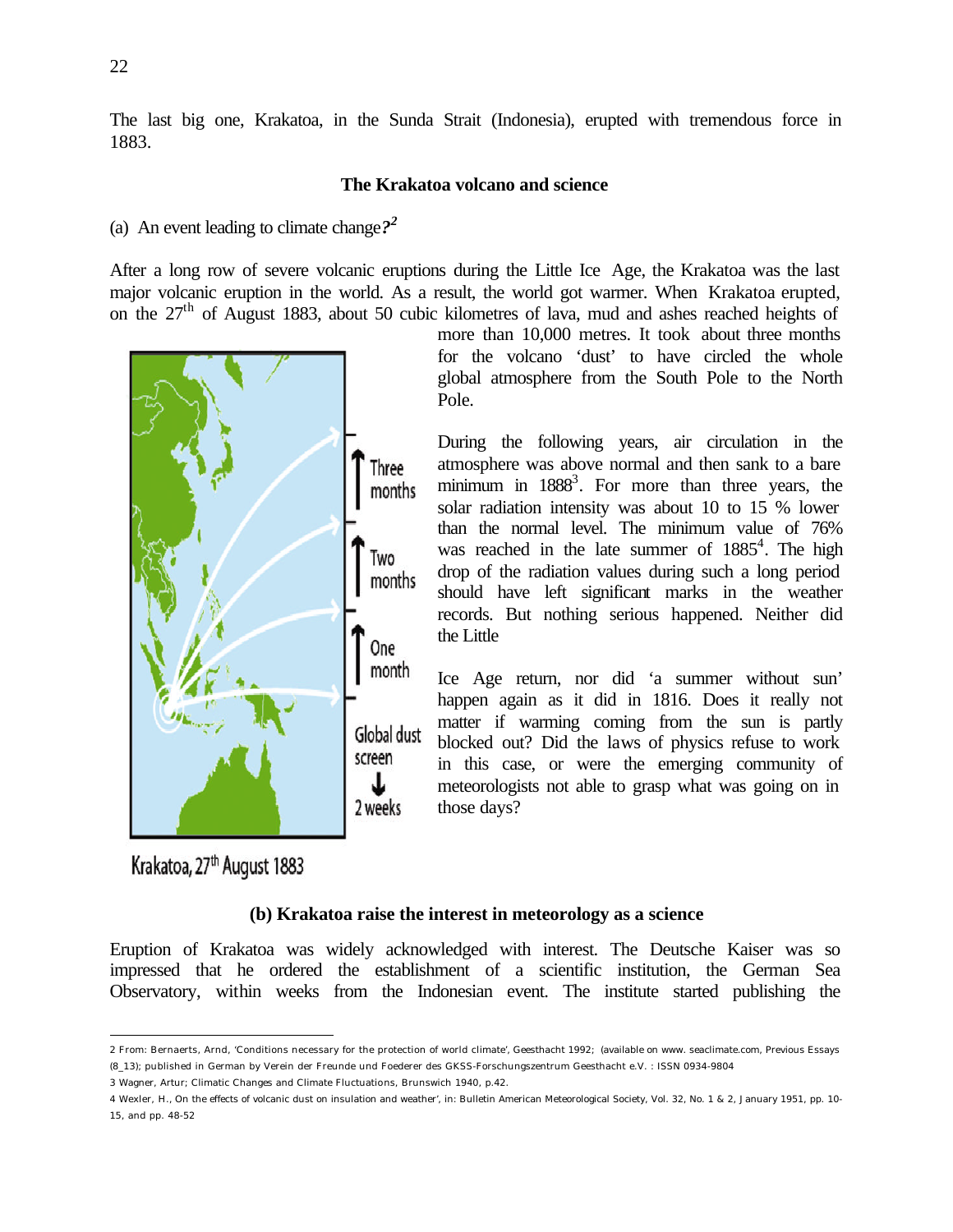venerable magazine *Meteorologische Zeitschrift* in January 1884. Its first article was a report on the volcanic eruptions from 1883, particularly that of Krakatoa. The first sentence says: "The year 1883 will occupy a remarkable place in the history of earth with respect to the effects of the earth's interior on its crust and everything found upon it." That sounded very promising. The British journal NATURE also published frequent scientific findings for a couple of years. But nothing exciting happed in climatic terms. The weather continued just as it had before. Only in some continental regions, average temperature decreased during the next five years. Because the Krakatoa eruption did not cause major changes to the weather statistics, science lost interest after a few years. Was Krakatoa so unspectacular indeed? No! The stability of the weather was extremely interesting, because only the oceans saved the world from a new dramatic cold period for a couple of years.

## **(c) Ocean as a stabilizer**

After the eruption of Krakatoa, on the  $21<sup>st</sup>$  of August 1883, unusual observations were reported. For example:

On the  $3<sup>d</sup>$  of September: During the past few days, there has been a fairly even, gray Cloud mass, normally covering the entire sky, above the cumulus and Stratus clouds;

On the  $3<sup>rd</sup>$  of September: At midday hazy gray air. Hazy, gray air condensing into Dew towards evening;

On the  $5<sup>th</sup>$  of September: Air appears yellow and watery;

On the  $7<sup>th</sup>$  of September: The atmosphere appears to be filled with very small, evenly distributed clouds of vapor;

On the  $13<sup>th</sup>$  of September: The yellowish "haze" continues in the upper atmosphere;

On the  $11<sup>th</sup>$  of October: Fiery atmosphere, cloudless sky;

On the 5<sup>th</sup> of November: Pale atmosphere;

On the  $10<sup>th</sup>$  of December: The air was very clear and looked like the air in the Southern Indian Ocean during the typhoon season;

On the 13<sup>th</sup> of December: Lead-colored sky.

These early observations could possibly have been dismissed as coincidence if the period until 1886 had not been accompanied by a permanent phenomenon, a "hazy fog", a strange, smoky cloudiness in the atmosphere, which was observed everywhere around the globe, in the tropical as well as in sub-polar areas. One of the descriptions given was: "The hazy fog appears as a constant companion of the extraordinary optical phenomena in the atmosphere during the entire period of the atmospheric-optical disturbance". How the young science viz. meteorology could not be concerned with what was going on? Had the oceans been recognized as stabilizers, the greenhouse effect would be understood much better today. The explanation is easy.

The "hazy fog" was a compound of volcanic dust and oceanic water vapor. This "extra stuff" from the atmosphere wrapped the earth like in a blanket. This blanket protected the earth from losing heat too quickly and thus compensated for the deficiency of blocked-out sunrays (10-15%) for a few years. The interdependence is evident:

n Air circulation, initially above normal, decreased to a 'bare minimum' in 1888. The above mentioned blanket determined a more maritime climate during the early period, while the continuing lack of 'usual' energy supply for the oceans over a longer time period pushed